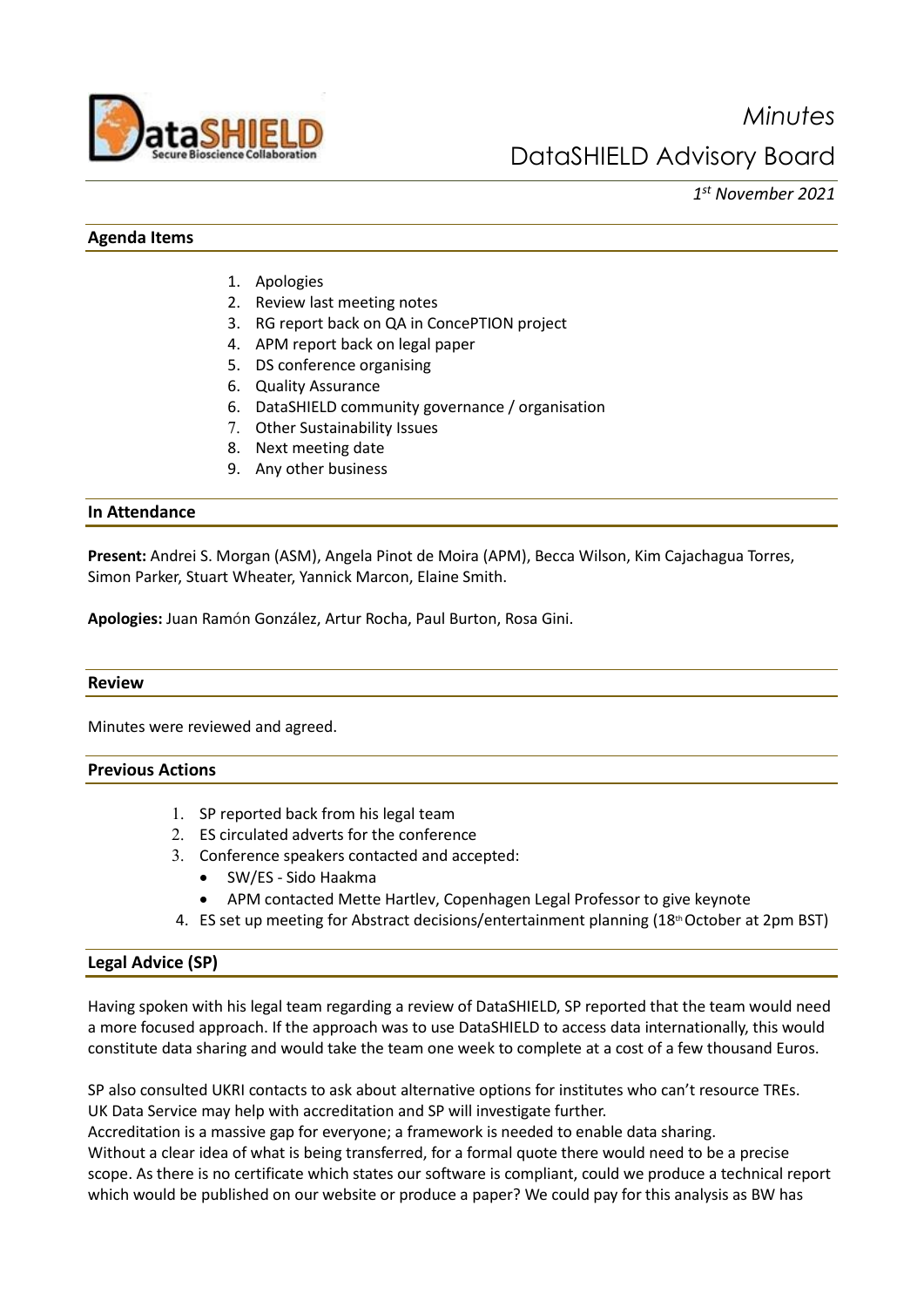funds to cover this, but we don't want to overlap with Copenhagen's DataPlus research project. APM will set up a meeting with the Copenhagen team to investigate, inviting relevant DAB members including ASM, BW & SP.

## **Conference**

- BW reported that as costs were minimal, they would be covered by our DataSHIELD Conference budget in Newcastle.
- Links to Remotely Green (social networking pre-conference event) would shortly be posted on Eventbrite
- Delegates attending are from a diverse background and include UK grant funders.
- Diversity of abstracts submitted is good.
- SW, ASM, KCT, SP and APM happy to act as Zoom co-hosts
- ASM, APM, SP happy to chair sessions
- Polling during conference
- From the data gathered on Eventbrite, BW suggested sharing the demographics at the conference. SW and ASM offered to help – BW to send anonymised data.

## **Quality Assurance**

- Rosa Gini's advice on QA in th[e ConcePTION](https://www.imi.europa.eu/projects-results/project-factsheets/conception) project has yet to be presented to the DAB. ASM will contact.
- Installing new packages in consortia presents problems. Whilst packages that have been developed within the DataSHIELD team have been fully tested, there is no guarantee that new package developments do not pose disclosure risks. SW advised that the DataSHIELD team follows a process for non-disclosure and ensuring high quality.
- Challenges:
	- o Without a governance policy for the whole project, there have been no roles outlined, no code reviews or statistics policies. This is a huge job.
	- o It's hard to enforce developers to do checks they're often focused on wanting to use the packages.
	- o Statistical Methodology reviews need a statistician to complete them and cannot be automated. Code review models are much easier and could follow testing guidelines.
	- o In the future, combinations of packages may interact and produce disclosure risks. Should the developer be responsible?
	- o Disclosure comes in many ways simple error messages can lead to disclosure.
	- $\circ$  A code review and audit takes time and funding. A starting point would be defining a governance policy: we need transparency. Can we prove dsBase is safe?
	- o In the Open Software world, software either gets updated or it's dropped. Abandonware can have serious implications for research projects. A protocol for funding applications is needed.
- Solutions:
	- $\circ$  A model to use is dsBase which can be built upon. Users need to prove they've done testing, before being ingested into dsBase (n.b. this is not the current model). This may incentivise testing, as researchers are focused on developing new functions rather than testing.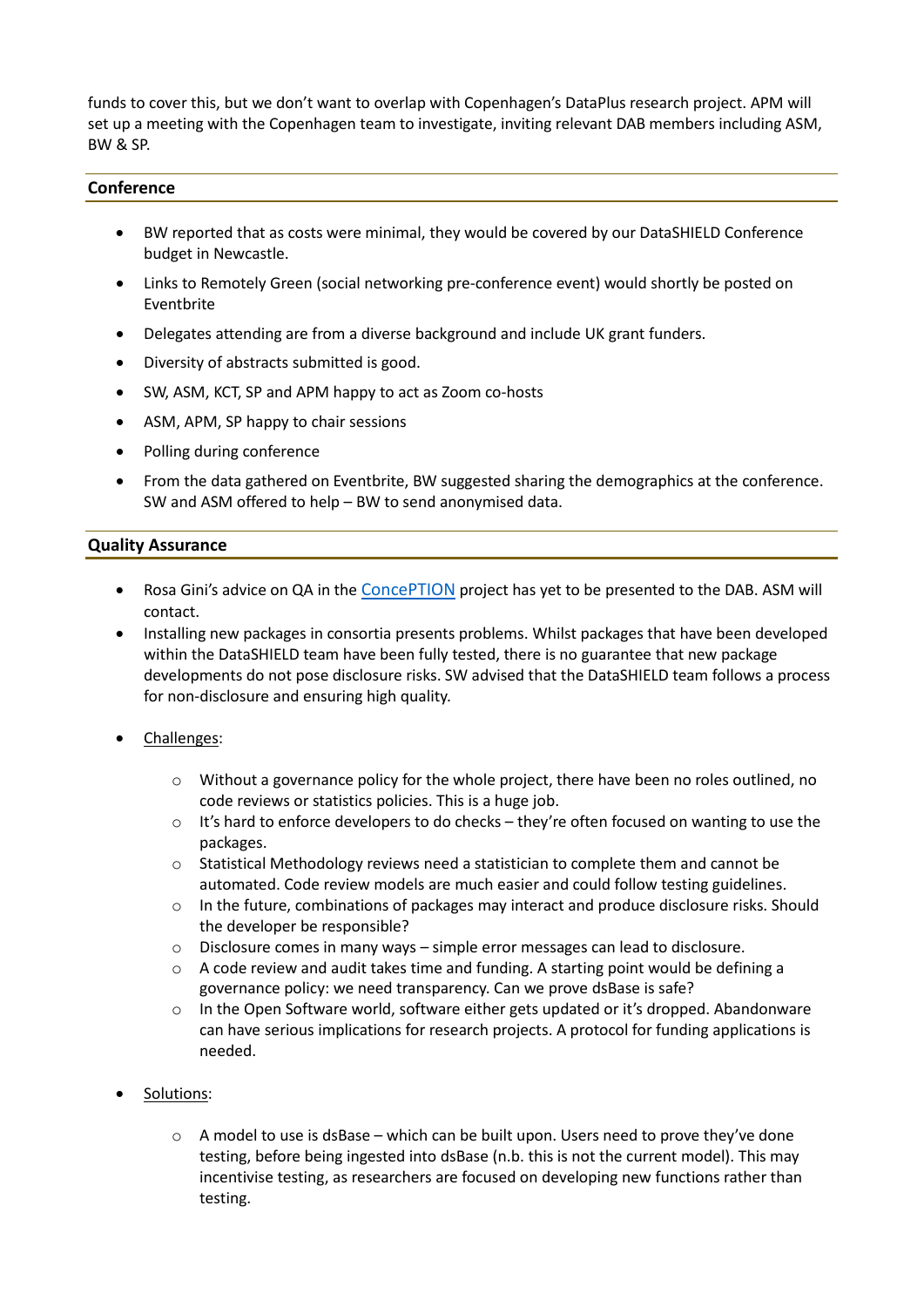- o BW suggested that core packages with dsBase are separate from community packages which could be installed at the user's risk. However, all fully tested packages sitting in one software repository would be better.
- $\circ$  YM suggested an 'incubation system' which whilst taking time to set up, may be a good approach to mitigating disclosure risks.
- o Should the core team have responsibility for every package development OR should they have an advisory role and offer guidelines "this is the certification you need to do..."?
- o A developer could pay a fee of e.g. £5k for testing their new packages, which could provide a revenue stream.

## • Examples:

- o In RECAP, every institution had to satisfy their own requirements which meant lots of different set-ups. As a result of Brexit, GDPR will inevitably change in the UK.
- $\circ$  Using a GUI and its review section, this be used to identify what needs focusing on, to then include in a core package.
- o In Rock, its functionality allows separating profiles. Node sharing in LifeCycle (6.1. and 6.2) can be problematic if different versions are being used.

# • Further solutions:

- o Could create tiers:
	- **E** Stable version
	- 'Test' version which is riskier and might be disclosive with small risk of bugs
	- 'Wild west' version cutting edge technology
- o Keeping small and focused may be better:
	- Stats review
	- **Peer-reviewed articles**
	- Review of Stats methodology
- $\circ$  Recommendations on how to get approval provide a checklist for non-disclosive packages: if this isn't completed, it can't be used.
- $\circ$  All packages on our website should be transparent; metadata should be visible, with issues reported on GitHub for 3 years. There might be a live page with automatic daily updates and information available e.g. "release x used by x nodes for 3 years." This could include the citation of papers with names of developers who could be contacted by adopters directly. However, as researchers often change jobs, this might not be possible.
- Short-term 'fix'
	- o The website packages list should be web-based. It's important to communicate to users that there may be disclosure risks. There needs to be a warning at the top of the page on the website "Disclaimer: no responsibility in using packages" and a similar "no warranty statement" SW to action. SW has created the packages page of the website, where he has defined what should be included in package development. The answers from developers sometimes omit disclosure reviews, which is concerning. <https://www.datashield.org/help/community-packages>
	- $\circ$  SW will also add summary information in columns, which will highlight which packages have not been tested. This may pressurise developers to implement testing. (Not the responsibility of DAB to add disclosive information).

#### **Governance**